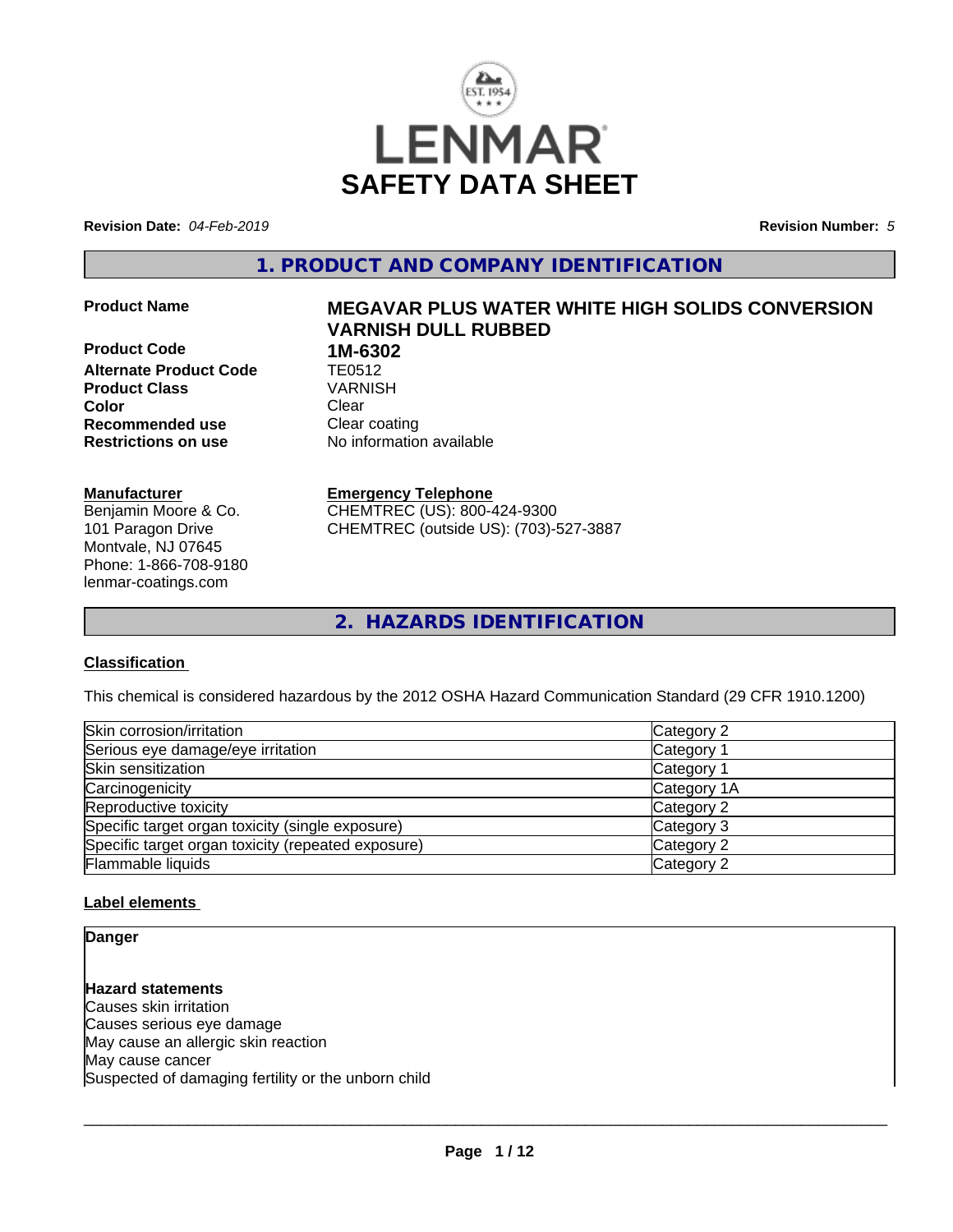

**Precautionary Statements - Prevention**

Obtain special instructions before use Do not handle until all safety precautions have been read and understood Use personal protective equipment as required Wash face, hands and any exposed skin thoroughly after handling Contaminated work clothing should not be allowed out of the workplace Wear protective gloves Do not breathe dust/fume/gas/mist/vapors/spray Use only outdoors or in a well-ventilated area Keep away from heat, hot surfaces, sparks, open flames and other ignition sources. No smoking Keep container tightly closed Ground/bond container and receiving equipment Use explosion-proof electrical/ventilating/lighting/equipment Use only non-sparking tools Take precautionary measures against static discharge Keep cool **Precautionary Statements - Response** IF exposed or concerned: Get medical advice/attention **Eyes**

IF IN EYES: Rinse cautiously with water for several minutes. Remove contact lenses, if present and easy to do. Continue rinsing

Immediately call a POISON CENTER or doctor/physician

**Skin**

If skin irritation or rash occurs: Get medical advice/attention

IF ON SKIN (or hair): Remove/Take off immediately all contaminated clothing. Rinse skin with water/shower Wash contaminated clothing before reuse

**Inhalation**

IF INHALED: Remove victim to fresh air and keep atrest in a position comfortable for breathing **Fire**

In case of fire: Use CO2, dry chemical, or foam for extinction

## **Precautionary Statements - Storage**

Store locked up Store in a well-ventilated place. Keep container tightly closed

#### **Precautionary Statements - Disposal**

Dispose of contents/container to an approved waste disposal plant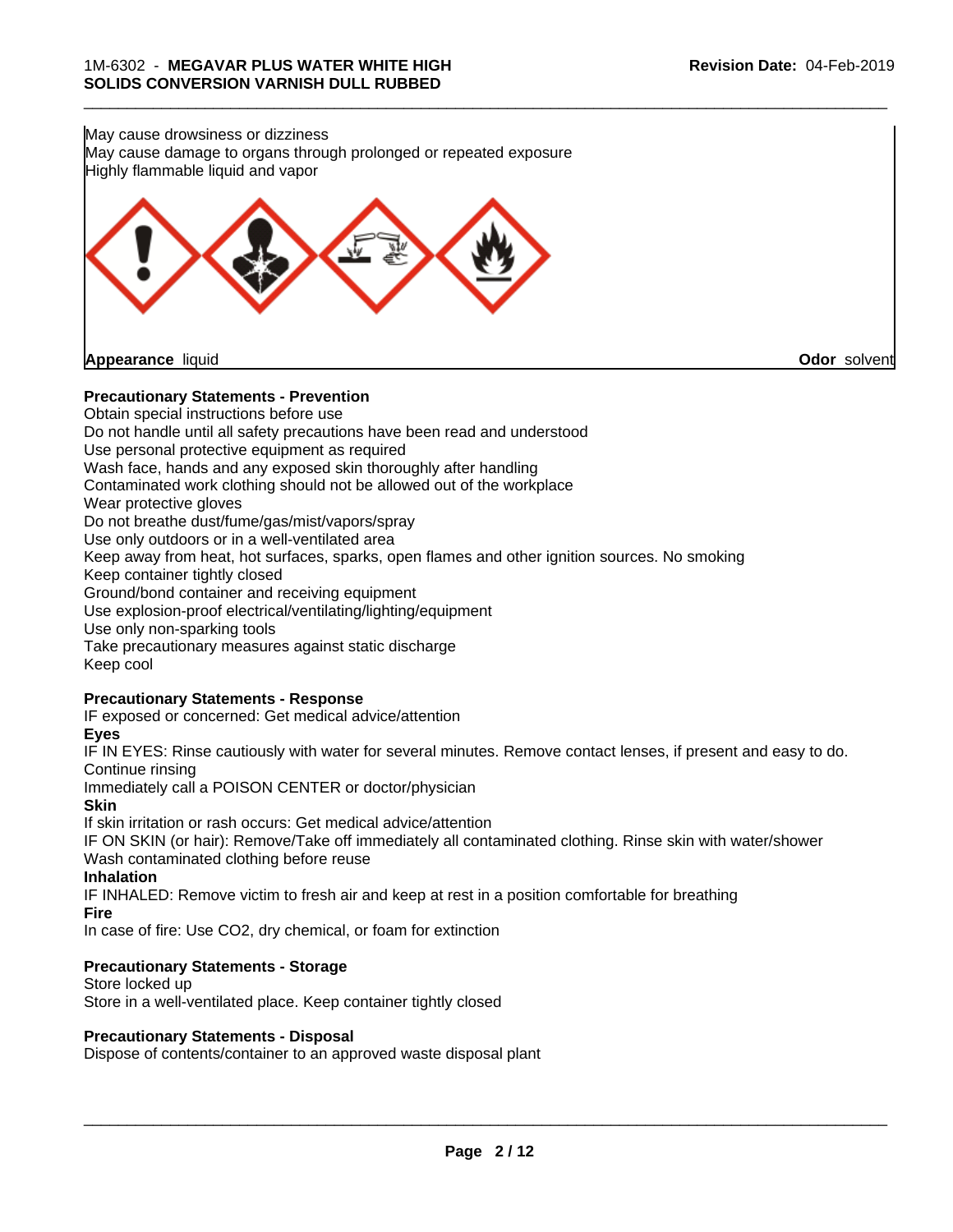### **Hazards not otherwise classified (HNOC)**

Not applicable

## **Other information**

No information available

## **Other hazards**

 **IMPORTANT:** Designed to be mixed with other components. Mixture will have hazards of all components. Before opening packages, read all warning labels. Follow all precautions.

# **3. COMPOSITION INFORMATION ON COMPONENTS**

\_\_\_\_\_\_\_\_\_\_\_\_\_\_\_\_\_\_\_\_\_\_\_\_\_\_\_\_\_\_\_\_\_\_\_\_\_\_\_\_\_\_\_\_\_\_\_\_\_\_\_\_\_\_\_\_\_\_\_\_\_\_\_\_\_\_\_\_\_\_\_\_\_\_\_\_\_\_\_\_\_\_\_\_\_\_\_\_\_\_\_\_\_

| <b>Chemical name</b> | <b>CAS No.</b> | Weight-%    |
|----------------------|----------------|-------------|
| Isobutyl alcohol     | 78-83-1        | $10 - 15$   |
| Ethanol              | 64-17-5        | $10 - 15$   |
| n-Butyl acetate      | 123-86-4       | $5 - 10$    |
| Xvlene               | 1330-20-7      | - 5         |
| Toluene              | 108-88-3       | - 5         |
| Isopropyl alcohol    | 67-63-0        | 1 - 5       |
| Silica, amorphous    | 7631-86-9      | - 5         |
| Ethyl benzene        | $100 - 41 - 4$ | - 5         |
| Formaldehyde         | $50-00-0$      | $0.1 - 0.5$ |

# **4. FIRST AID MEASURES**

## **Description of first aid measures**

| <b>General Advice</b>                            | If symptoms persist, call a physician. Show this safety data sheet to the doctor in<br>attendance.                                                                                                                                  |
|--------------------------------------------------|-------------------------------------------------------------------------------------------------------------------------------------------------------------------------------------------------------------------------------------|
| <b>Eye Contact</b>                               | Immediate medical attention is required. Immediately flush with plenty of water.<br>After initial flushing, remove any contact lenses and continue flushing for at least<br>15 minutes.                                             |
| <b>Skin Contact</b>                              | Wash off immediately with soap and plenty of water while removing all<br>contaminated clothes and shoes. If skin irritation persists, call a physician. Wash<br>clothing before reuse. Destroy contaminated articles such as shoes. |
| <b>Inhalation</b>                                | Move to fresh air. If symptoms persist, call a physician.<br>If not breathing, give artificial respiration. Call a physician immediately.                                                                                           |
| Ingestion                                        | Clean mouth with water and afterwards drink plenty of water. Do not induce<br>vomiting without medical advice. Never give anything by mouth to an unconscious<br>person. Consult a physician.                                       |
| <b>Protection Of First-Aiders</b>                | Use personal protective equipment.                                                                                                                                                                                                  |
| <b>Most Important</b><br><b>Symptoms/Effects</b> | May cause allergic skin reaction.                                                                                                                                                                                                   |
| <b>Notes To Physician</b>                        | Treat symptomatically.                                                                                                                                                                                                              |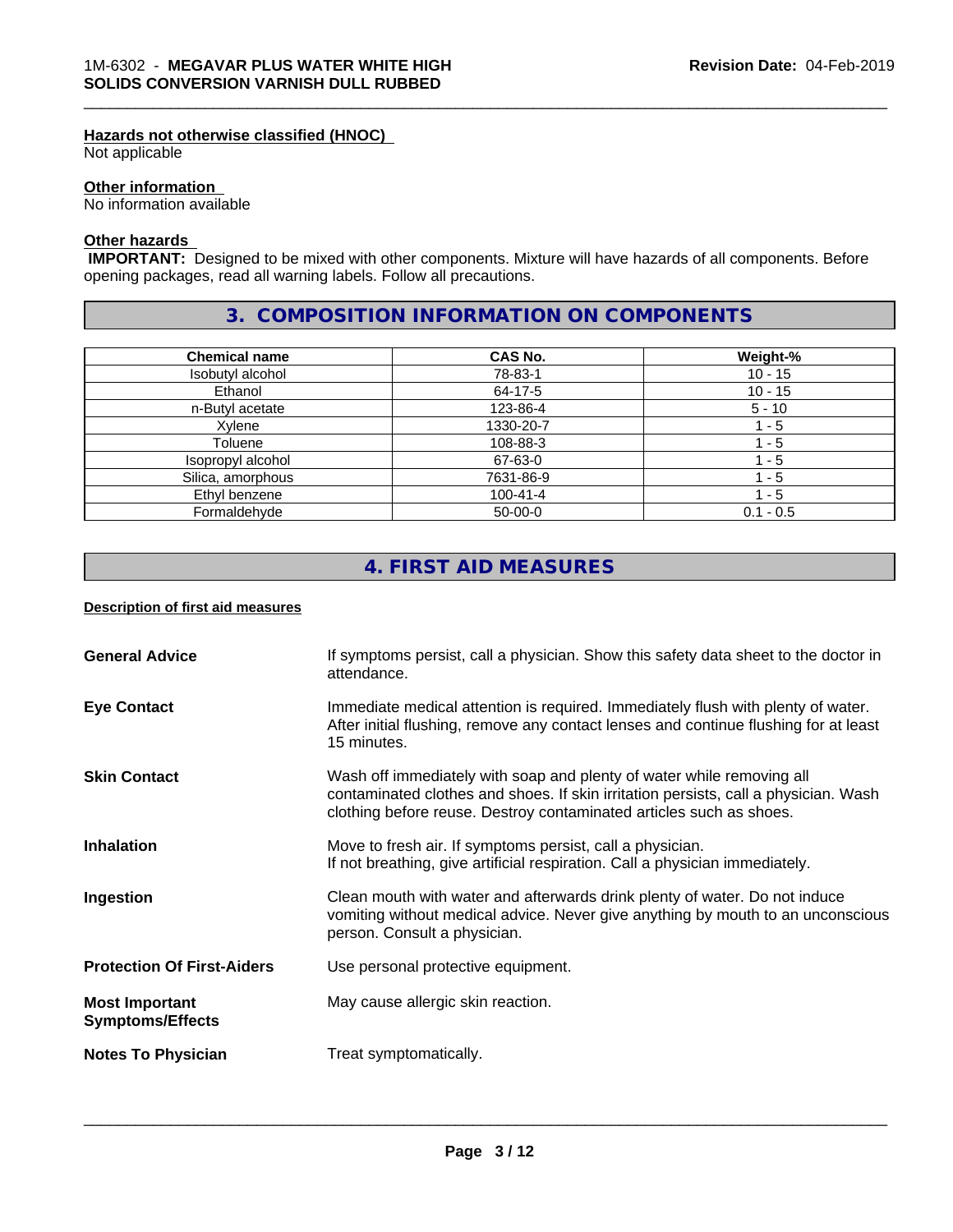# **5. FIRE-FIGHTING MEASURES**

\_\_\_\_\_\_\_\_\_\_\_\_\_\_\_\_\_\_\_\_\_\_\_\_\_\_\_\_\_\_\_\_\_\_\_\_\_\_\_\_\_\_\_\_\_\_\_\_\_\_\_\_\_\_\_\_\_\_\_\_\_\_\_\_\_\_\_\_\_\_\_\_\_\_\_\_\_\_\_\_\_\_\_\_\_\_\_\_\_\_\_\_\_

| <b>Flammable Properties</b>                                                      | Vapors may travel considerable distance to a source of<br>ignition and flash back. Vapors may cause flash fire.                                                                                                                                                                                |
|----------------------------------------------------------------------------------|------------------------------------------------------------------------------------------------------------------------------------------------------------------------------------------------------------------------------------------------------------------------------------------------|
| <b>Suitable Extinguishing Media</b>                                              | Foam, dry powder or water. Use extinguishing measures<br>that are appropriate to local circumstances and the<br>surrounding environment.                                                                                                                                                       |
| <b>Protective Equipment And Precautions For</b><br><b>Firefighters</b>           | As in any fire, wear self-contained breathing apparatus<br>pressure-demand, MSHA/NIOSH (approved or equivalent)<br>and full protective gear.                                                                                                                                                   |
| <b>Hazardous combustion products</b>                                             | Burning may result in carbon dioxide, carbon monoxide<br>and other combustion products of varying composition<br>which may be toxic and/or irritating.                                                                                                                                         |
| <b>Specific Hazards Arising From The Chemical</b>                                | Flammable. Flash back possible over considerable<br>distance. Keep product and empty container away from<br>heat and sources of ignition. Closed containers may<br>rupture if exposed to fire or extreme heat. Thermal<br>decomposition can lead to release of irritating gases and<br>vapors. |
| <b>Sensitivity To Mechanical Impact</b>                                          | No                                                                                                                                                                                                                                                                                             |
| <b>Sensitivity To Static Discharge</b>                                           | Yes                                                                                                                                                                                                                                                                                            |
| <b>Flash Point Data</b><br>Flash Point (°F)<br>Flash Point (°C)<br><b>Method</b> | 58.0<br>14.4<br><b>PMCC</b>                                                                                                                                                                                                                                                                    |
| <b>Flammability Limits In Air</b>                                                |                                                                                                                                                                                                                                                                                                |
| Lower flammability limit:<br><b>Upper flammability limit:</b>                    | Not available<br>Not available                                                                                                                                                                                                                                                                 |
| Health: 2<br>Flammability: 3<br><b>NFPA</b>                                      | Instability: 0<br><b>Special: Not Applicable</b>                                                                                                                                                                                                                                               |
| <b>NFPA Legend</b><br>0 - Not Hazardous                                          |                                                                                                                                                                                                                                                                                                |

- 1 Slightly
- 2 Moderate
- 3 High
- 4 Severe

*The ratings assigned are only suggested ratings, the contractor/employer has ultimate responsibilities for NFPA ratings where this system is used.*

*Additional information regarding the NFPA rating system is available from the National Fire Protection Agency (NFPA) at www.nfpa.org.*

# **6. ACCIDENTAL RELEASE MEASURES**

**Personal Precautions** Remove all sources of ignition. Take precautions to prevent flashback. Ground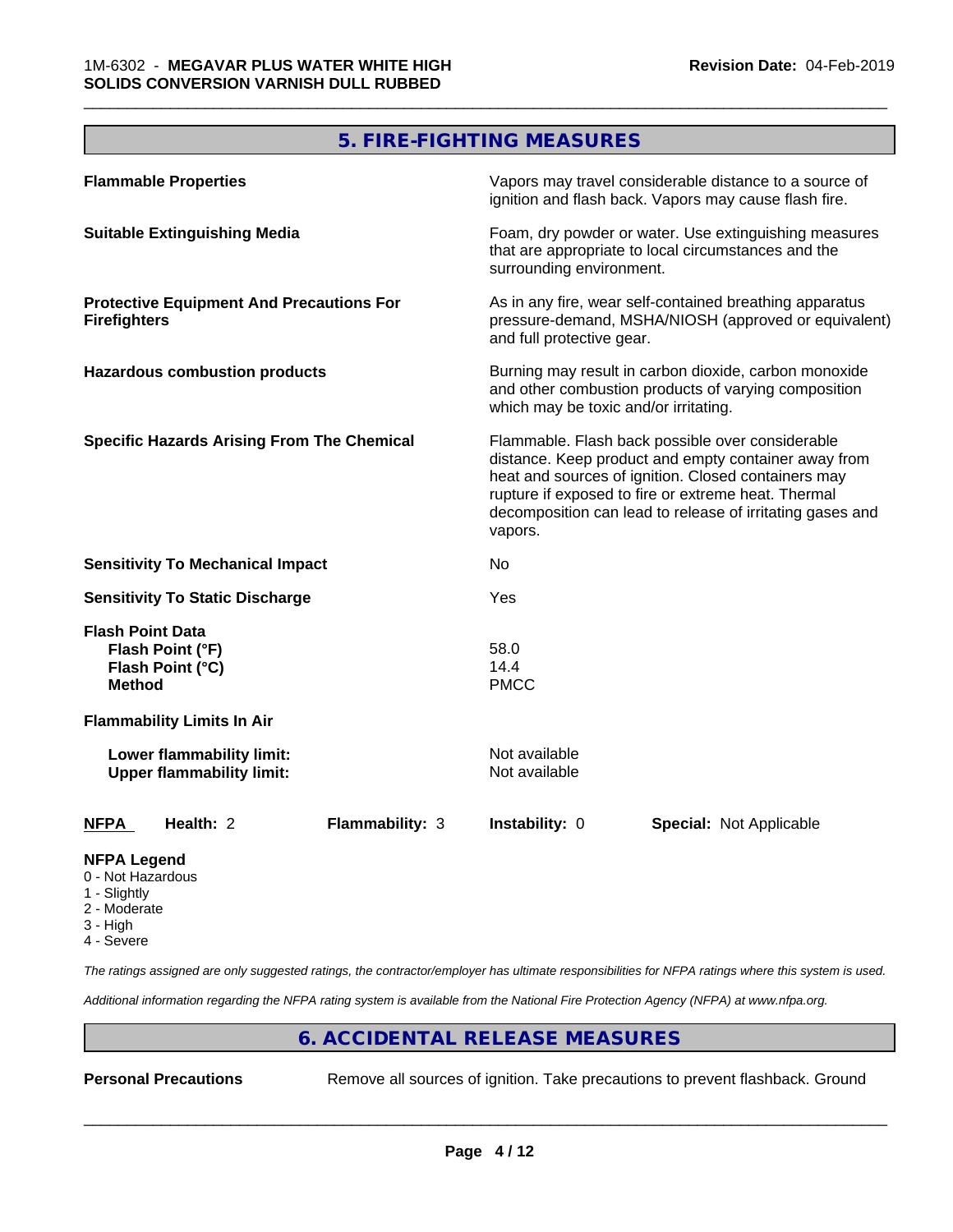|                                  | and bond all containers and handling equipment. Take precautionary measures<br>against static discharges. Ensure adequate ventilation. Avoid contact with skin,<br>eyes and clothing. Use personal protective equipment.                                                                                                                                                                                   |  |
|----------------------------------|------------------------------------------------------------------------------------------------------------------------------------------------------------------------------------------------------------------------------------------------------------------------------------------------------------------------------------------------------------------------------------------------------------|--|
| <b>Other Information</b>         | Prevent further leakage or spillage if safe to do so. Do not allow material to<br>contaminate ground water system. Prevent product from entering drains. Do not<br>flush into surface water or sanitary sewer system. Local authorities should be<br>advised if significant spillages cannot be contained.                                                                                                 |  |
| <b>Environmental precautions</b> | See Section 12 for additional Ecological Information.                                                                                                                                                                                                                                                                                                                                                      |  |
| <b>Methods for Cleaning Up</b>   | Dam up. Soak up with inert absorbent material. Use a non-sparking or explosion<br>proof means to transfer material to a sealed, appropriate container for disposal.<br>Clean contaminated surface thoroughly.                                                                                                                                                                                              |  |
|                                  | 7. HANDLING AND STORAGE                                                                                                                                                                                                                                                                                                                                                                                    |  |
| <b>Handling</b>                  | Avoid contact with skin, eyes and clothing. Wear personal protective equipment.<br>Do not breathe vapors or spray mist. Use only in ventilated areas. Prevent vapor<br>build-up by providing adequate ventilation during and after use.<br>Take precautionary measures against static discharges. To avoid ignition of<br>vapors by static electricity discharge, all metal parts of the equipment must be |  |
|                                  | grounded. Keep away from heat, sparks and flame. Do not smoke. Extinguish all<br>flames and pilot lights, and turn off stoves, heaters, electric motors and other<br>sources of ignition during use and until all vapors are gone. Ignition and/or flash<br>back may occur.                                                                                                                                |  |
| <b>Storage</b>                   | Keep containers tightly closed in a dry, cool and well-ventilated place. Keep away<br>from heat. Keep away from open flames, hot surfaces and sources of ignition.<br>Keep in properly labeled containers. Keep out of the reach of children.                                                                                                                                                              |  |
| <b>Incompatible Materials</b>    | Incompatible with strong acids and bases and strong oxidizing agents.                                                                                                                                                                                                                                                                                                                                      |  |
|                                  | Technical measures/Precautions Ensure adequate ventilation. Use only where airflow will keep vapors from building<br>up in or near the work area in adjoining rooms. Comply with all national, state, and<br>local codes pertaining to the storage, handling, dispensing and disposal of<br>flammable liquids.                                                                                             |  |
|                                  | Dissipate static electricity during transfer by grounding and bonding containers<br>and equipment before transferring material. All equipment should be non-sparking<br>and explosion proof. Use explosion proof electrical equipment for ventilation,<br>lighting and material handling.                                                                                                                  |  |

\_\_\_\_\_\_\_\_\_\_\_\_\_\_\_\_\_\_\_\_\_\_\_\_\_\_\_\_\_\_\_\_\_\_\_\_\_\_\_\_\_\_\_\_\_\_\_\_\_\_\_\_\_\_\_\_\_\_\_\_\_\_\_\_\_\_\_\_\_\_\_\_\_\_\_\_\_\_\_\_\_\_\_\_\_\_\_\_\_\_\_\_\_

# **8. EXPOSURE CONTROLS/PERSONAL PROTECTION**

# **Exposure Limits**

| <b>Chemical name</b> | <b>ACGIH TLV</b> | <b>OSHA PEL</b>              |
|----------------------|------------------|------------------------------|
| Isobutyl alcohol     | 50 ppm - TWA     | 100 ppm - TWA                |
|                      |                  | $300 \text{ mg/m}^3$ - TWA   |
| Ethanol              | STEL: 1000 ppm   | 1000 ppm - TWA               |
|                      |                  | 1900 mg/m <sup>3</sup> - TWA |
| n-Butyl acetate      | 150 ppm - TWA    | 150 ppm - TWA                |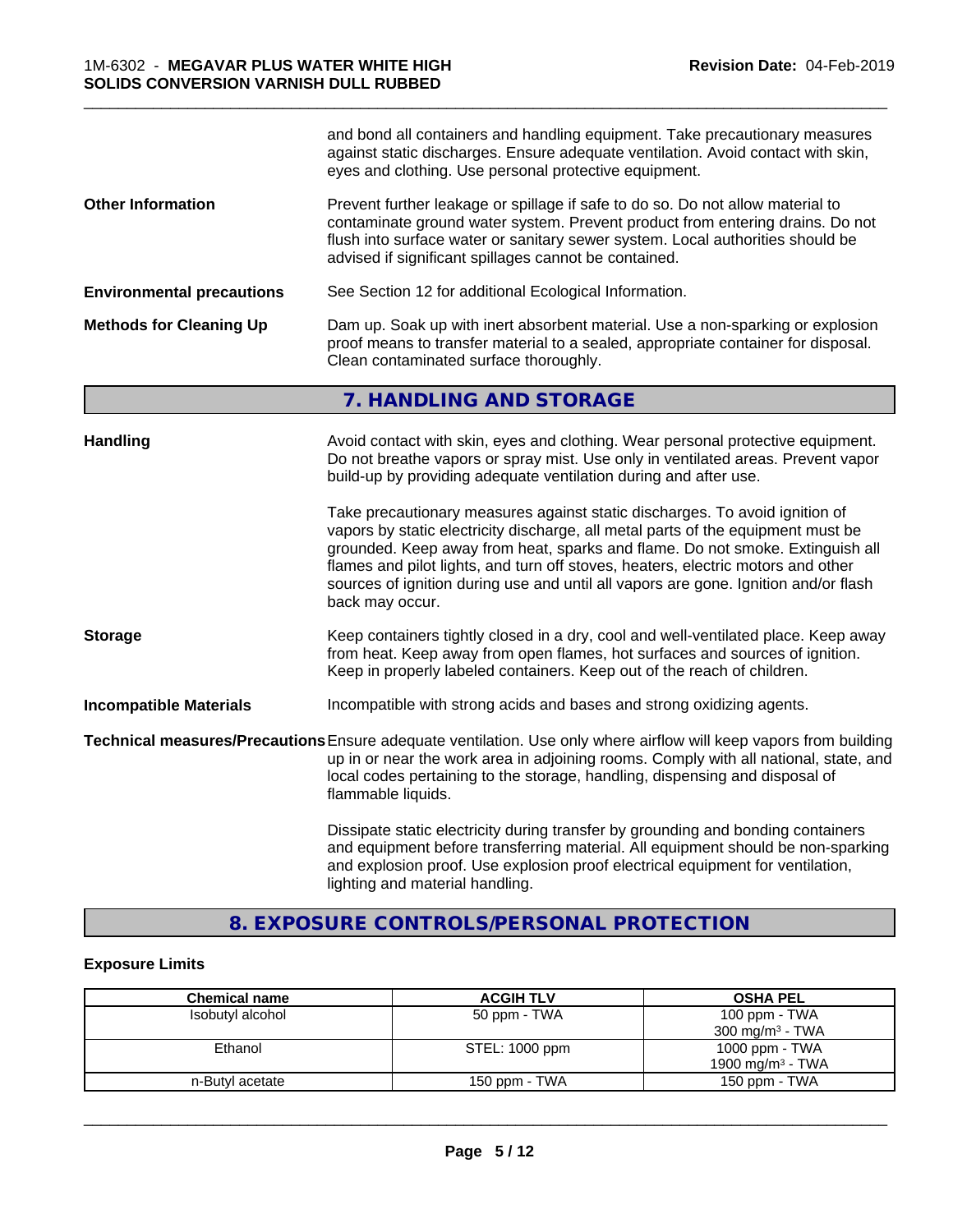### 1M-6302 - **MEGAVAR PLUS WATER WHITE HIGH SOLIDS CONVERSION VARNISH DULL RUBBED**

|                   | 200 ppm - STEL    | 710 mg/m $3$ - TWA          |
|-------------------|-------------------|-----------------------------|
| Xylene            | 100 ppm - TWA     | 100 ppm - TWA               |
|                   | 150 ppm - STEL    | 435 mg/m <sup>3</sup> - TWA |
| Toluene           | 20 ppm - TWA      | 200 ppm - TWA               |
|                   |                   | 300 ppm - Ceiling           |
| Isopropyl alcohol | 200 ppm - TWA     | $400$ ppm $-$ TWA           |
|                   | 400 ppm - STEL    | 980 mg/m $3$ - TWA          |
| Silica, amorphous | N/E               | 20 mppcf - TWA              |
| Ethyl benzene     | 20 ppm - TWA      | 100 ppm $-$ TWA             |
|                   |                   | 435 mg/m <sup>3</sup> - TWA |
| Formaldehyde      | 0.3 ppm - Ceiling | 0.75 ppm - TWA              |
|                   | Sensitizer        | 2 ppm - STEL                |

\_\_\_\_\_\_\_\_\_\_\_\_\_\_\_\_\_\_\_\_\_\_\_\_\_\_\_\_\_\_\_\_\_\_\_\_\_\_\_\_\_\_\_\_\_\_\_\_\_\_\_\_\_\_\_\_\_\_\_\_\_\_\_\_\_\_\_\_\_\_\_\_\_\_\_\_\_\_\_\_\_\_\_\_\_\_\_\_\_\_\_\_\_

## **Legend**

ACGIH - American Conference of Governmental Industrial Hygienists Exposure Limits OSHA - Occupational Safety & Health Administration Exposure Limits N/E - Not Established

#### **Appropriate engineering controls**

| <b>Engineering Measures</b>          | Ensure adequate ventilation, especially in confined areas.                                                                                                                                                                                                                                                                                                          |
|--------------------------------------|---------------------------------------------------------------------------------------------------------------------------------------------------------------------------------------------------------------------------------------------------------------------------------------------------------------------------------------------------------------------|
| <b>Personal Protective Equipment</b> |                                                                                                                                                                                                                                                                                                                                                                     |
| <b>Eye/Face Protection</b>           | Safety glasses with side-shields. If splashes are likely to occur, wear:. Tightly<br>fitting safety goggles.                                                                                                                                                                                                                                                        |
| <b>Skin Protection</b>               | Long sleeved clothing. Protective gloves.                                                                                                                                                                                                                                                                                                                           |
| <b>Respiratory Protection</b>        | Use only with adequate ventilation. In operations where exposure limits are<br>exceeded, use a NIOSH approved respirator that has been selected by a<br>technically qualified person for the specific work conditions. When spraying the<br>product or applying in confined areas, wear a NIOSH approved respirator<br>specified for paint spray or organic vapors. |
| <b>Hygiene Measures</b>              | Avoid contact with skin, eyes and clothing. Remove and wash contaminated<br>clothing before re-use. Wash thoroughly after handling.                                                                                                                                                                                                                                 |

# **9. PHYSICAL AND CHEMICAL PROPERTIES**

| Appearance                  | liquid                   |
|-----------------------------|--------------------------|
| Odor                        | solvent                  |
| <b>Odor Threshold</b>       | No information available |
| Density (Ibs/gal)           | $8.1 - 8.5$              |
| <b>Specific Gravity</b>     | $0.97 - 1.01$            |
| рH                          | No information available |
| <b>Viscosity (cps)</b>      | No information available |
| Solubility(ies)             | No information available |
| <b>Water solubility</b>     | No information available |
| <b>Evaporation Rate</b>     | No information available |
| Vapor pressure @20 °C (kPa) | No information available |
| Vapor density               | No information available |
|                             |                          |
| Wt. % Solids                | 45 - 55                  |
| Vol. % Solids               | $40 - 50$                |
| Wt. % Volatiles             | $45 - 55$                |
| Vol. % Volatiles            | 50 - 60                  |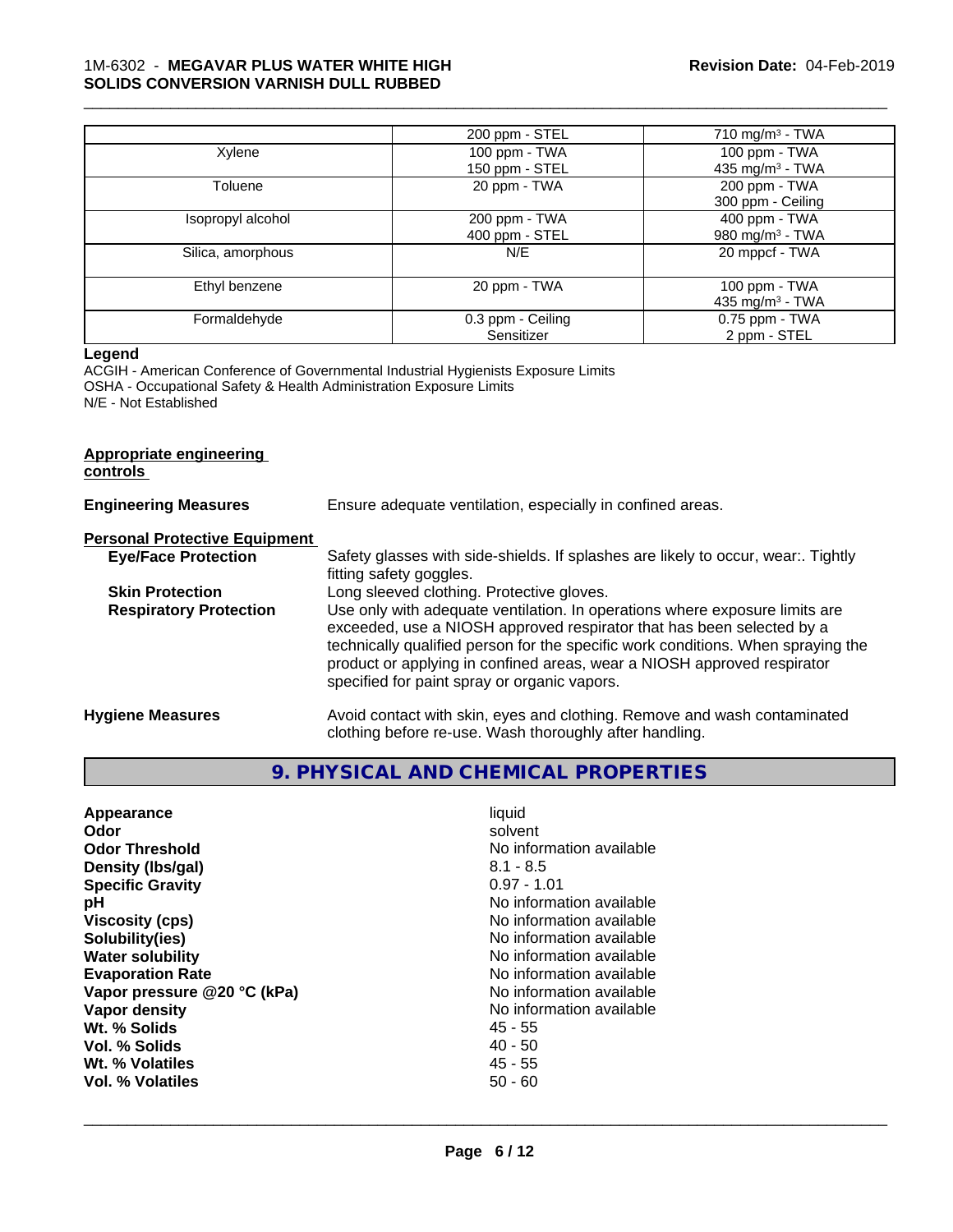| < 550                    |
|--------------------------|
| 167                      |
| 75                       |
| No information available |
| No information available |
| 58.0                     |
| 14.4                     |
| <b>PMCC</b>              |
| Not applicable           |
| No information available |
| No information available |
| No information available |
| No information available |
| No information available |
| No information available |
| No information available |
|                          |

\_\_\_\_\_\_\_\_\_\_\_\_\_\_\_\_\_\_\_\_\_\_\_\_\_\_\_\_\_\_\_\_\_\_\_\_\_\_\_\_\_\_\_\_\_\_\_\_\_\_\_\_\_\_\_\_\_\_\_\_\_\_\_\_\_\_\_\_\_\_\_\_\_\_\_\_\_\_\_\_\_\_\_\_\_\_\_\_\_\_\_\_\_

# **10. STABILITY AND REACTIVITY**

does not occur.

temperature.

oxidizing agents.

gases and vapors.

electricity and sources of ignition. Sparks. Elevated

**Reactivity No data available Chemical Stability Stability** Stable under normal conditions. Hazardous polymerisation

**Conditions to avoid Keep away from open flames, hot surfaces, static conditions to avoid** 

**Incompatible Materials Incompatible with strong acids and bases and strong** 

**Hazardous Decomposition Products** Thermal decomposition can lead to release of irritating

**Possibility of hazardous reactions** None under normal conditions of use.

**11. TOXICOLOGICAL INFORMATION**

**Product Information**

**Information on likely routes of exposure**

**Principal Routes of Exposure** Eye contact, skin contact and inhalation.

**Acute Toxicity** 

**Product Information** Repeated or prolonged exposure to organic solvents may lead to permanent brain and nervous system damage. Intentional misuse by deliberately concentrating and inhaling vapors may be harmful or fatal.

 $\overline{\phantom{a}}$  ,  $\overline{\phantom{a}}$  ,  $\overline{\phantom{a}}$  ,  $\overline{\phantom{a}}$  ,  $\overline{\phantom{a}}$  ,  $\overline{\phantom{a}}$  ,  $\overline{\phantom{a}}$  ,  $\overline{\phantom{a}}$  ,  $\overline{\phantom{a}}$  ,  $\overline{\phantom{a}}$  ,  $\overline{\phantom{a}}$  ,  $\overline{\phantom{a}}$  ,  $\overline{\phantom{a}}$  ,  $\overline{\phantom{a}}$  ,  $\overline{\phantom{a}}$  ,  $\overline{\phantom{a}}$ 

**Symptoms** related to the physical, chemical and toxicological characteristics

**Symptoms** No information available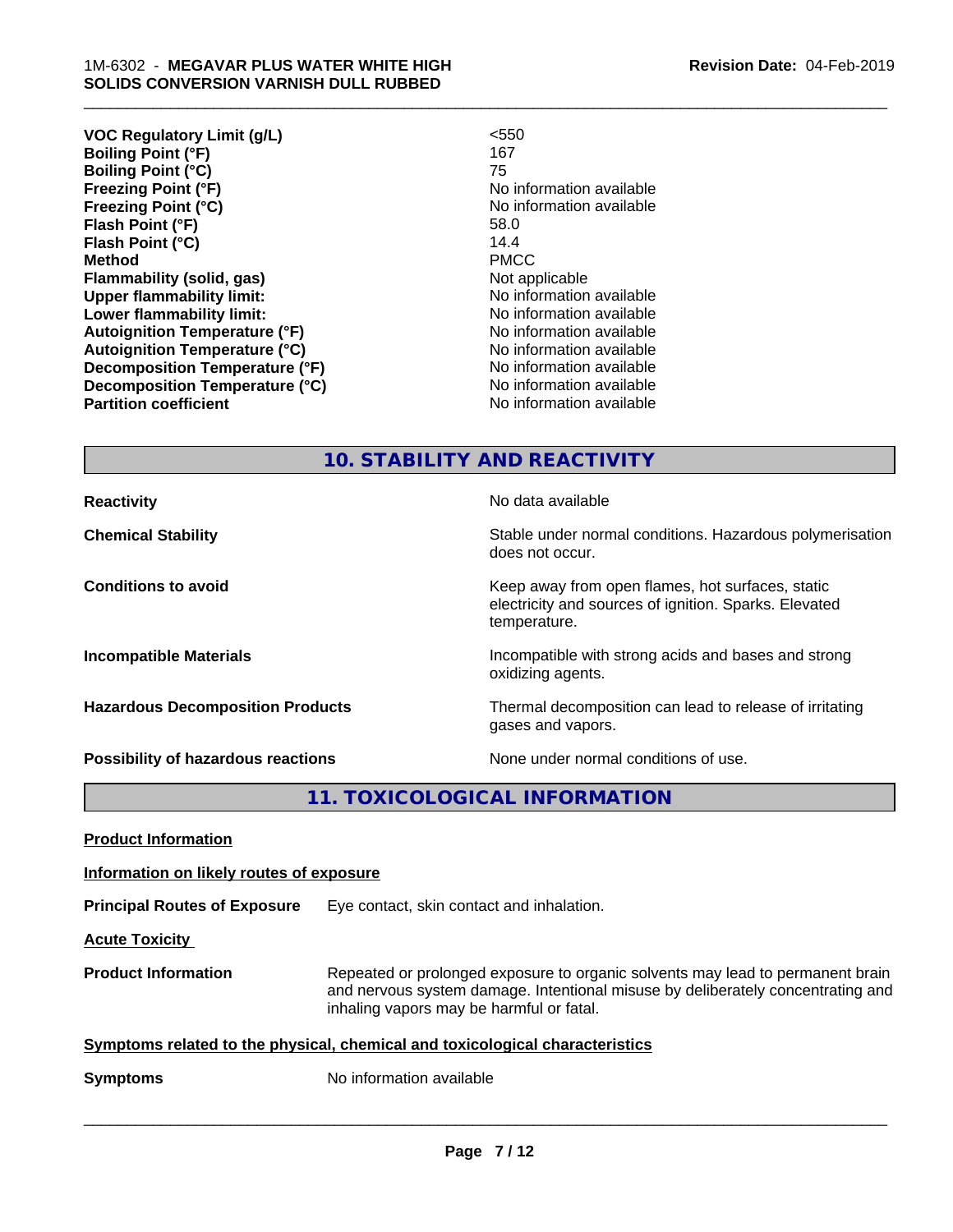#### **Delayed and immediate effects as well as chronic effects from short and long-term exposure**

| Eye contact                     | Severely irritating to eyes. May cause burns. Risk of serious damage to eyes.                                                                                                                                                                       |
|---------------------------------|-----------------------------------------------------------------------------------------------------------------------------------------------------------------------------------------------------------------------------------------------------|
| <b>Skin contact</b>             | May cause skin irritation and/or dermatitis. Prolonged skin contact may defat the<br>skin and produce dermatitis.                                                                                                                                   |
| Ingestion                       | Harmful if swallowed. Ingestion may cause irritation to mucous membranes. Small<br>amounts of this product aspirated into the respiratory system during ingestion or<br>vomiting may cause mild to severe pulmonary injury, possibly progressing to |
| <b>Inhalation</b>               | death.<br>Harmful by inhalation. High vapor / aerosol concentrations are irritating to the                                                                                                                                                          |
|                                 | eyes, nose, throat and lungs and may cause headaches, dizziness, drowsiness,<br>unconsciousness, and other central nervous system effects.                                                                                                          |
| <b>Sensitization</b>            | May cause an allergic skin reaction                                                                                                                                                                                                                 |
| <b>Neurological Effects</b>     | No information available.                                                                                                                                                                                                                           |
| <b>Mutagenic Effects</b>        | No information available.                                                                                                                                                                                                                           |
| <b>Reproductive Effects</b>     | Possible risk of impaired fertility. Possible risk of harm to the unborn child.                                                                                                                                                                     |
| <b>Developmental Effects</b>    | No information available.                                                                                                                                                                                                                           |
| <b>Target organ effects</b>     | No information available.                                                                                                                                                                                                                           |
| <b>STOT - repeated exposure</b> | Causes damage to organs through prolonged or repeated exposure.                                                                                                                                                                                     |
| <b>STOT - single exposure</b>   | May cause disorder and damage to the. Respiratory system. Central nervous<br>system.                                                                                                                                                                |
| Other adverse effects           | No information available.                                                                                                                                                                                                                           |
| <b>Aspiration Hazard</b>        | May be harmful if swallowed and enters airways. Small amounts of this product<br>aspirated into the respiratory system during ingestion or vomiting may cause mild<br>to severe pulmonary injury, possibly progressing to death.                    |

## **Numerical measures of toxicity**

**The following values are calculated based on chapter 3.1 of the GHS document**

| ATEmix (oral)                        | 6321 ma/ka |
|--------------------------------------|------------|
| <b>ATEmix (dermal)</b>               | 8021 mg/ka |
| <b>ATEmix (inhalation-dust/mist)</b> | 16.3 ma/L  |
| <b>ATEmix (inhalation-vapor)</b>     | 4119 ma/L  |

### **Component Information**

| Chemical name                   | Oral LD50             | Dermal LD50              | Inhalation LC50                       |
|---------------------------------|-----------------------|--------------------------|---------------------------------------|
| Isobutyl alcohol<br>78-83-1     | $= 2460$ mg/kg (Rat)  | $=$ 3400 mg/kg (Rabbit)  | $> 6.5$ mg/L (Rat) 4 h                |
| Ethanol<br>64-17-5              | $= 7060$ mg/kg (Rat)  | ۰                        | $= 124.7$ mg/L (Rat) 4 h              |
| n-Butyl acetate<br>123-86-4     | $= 10768$ mg/kg (Rat) | > 17600 mg/kg (Rabbit)   |                                       |
| Xylene<br>1330-20-7             | $= 3500$ mg/kg (Rat)  | $>$ 4350 mg/kg (Rabbit)  | $= 29.08$ mg/L (Rat) 4 h              |
| Toluene<br>108-88-3             | $= 2600$ mg/kg (Rat)  | $= 12000$ mg/kg (Rabbit) | $= 12.5$ mg/L (Rat) 4 h               |
| Isopropyl alcohol<br>67-63-0    | $= 1870$ mg/kg (Rat)  | $= 4059$ mg/kg (Rabbit)  | $= 72600$ mg/m <sup>3</sup> (Rat) 4 h |
| Silica, amorphous<br>7631-86-9  | $> 5000$ mg/kg (Rat)  | $>$ 2000 mg/kg (Rabbit)  | $> 2.2$ mg/L (Rat) 1 h                |
| Ethyl benzene<br>$100 - 41 - 4$ | $= 3500$ mg/kg (Rat)  | $= 15400$ mg/kg (Rabbit) | $= 17.2$ mg/L (Rat) 4 h               |
| Formaldehyde                    | $= 100$ mg/kg (Rat)   | (Rabbit)<br>= 270 mg/kg  | $= 0.578$ mg/L (Rat) 4 h              |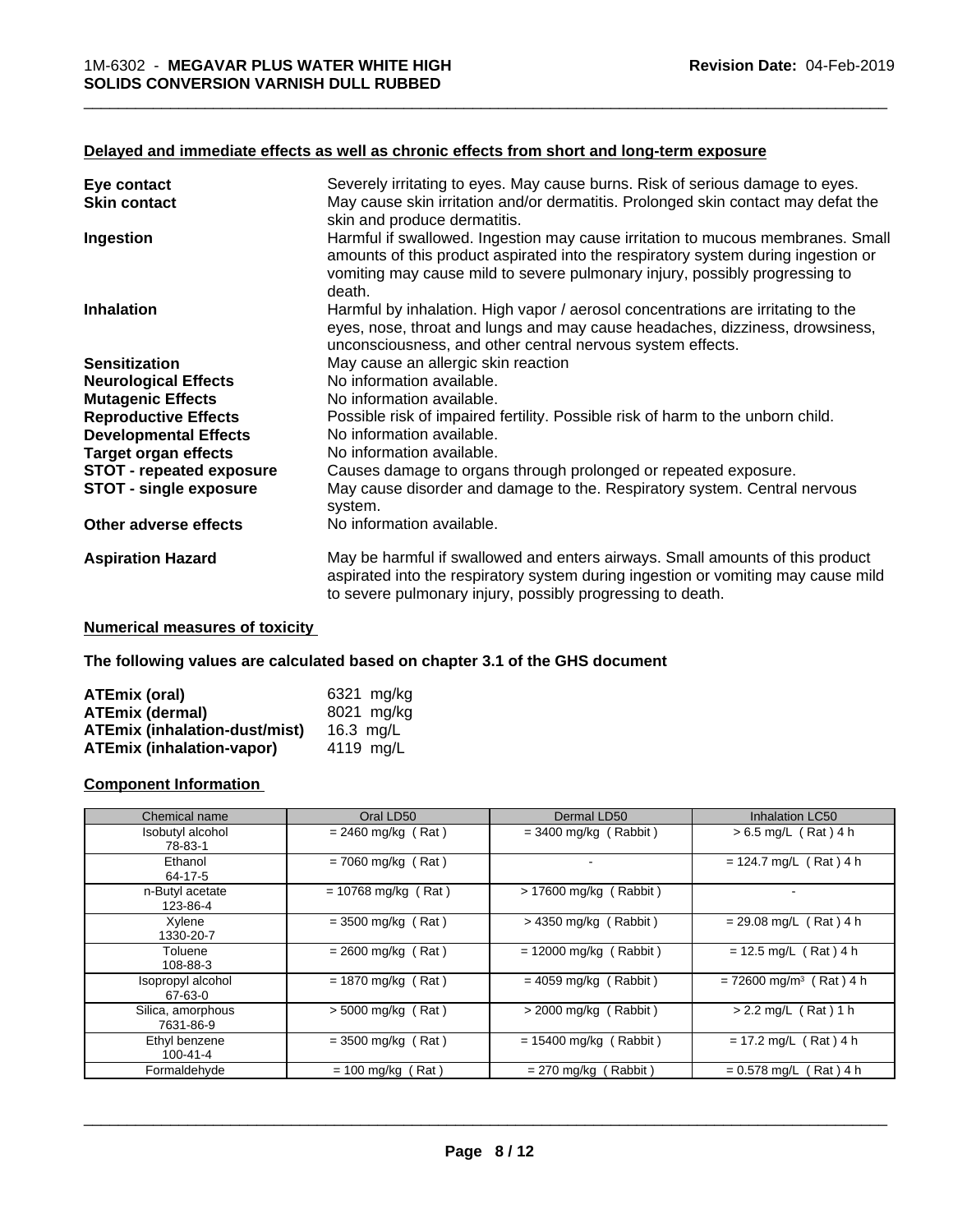| $50-00-0$                           |                              |
|-------------------------------------|------------------------------|
| Component                           | Sensitization                |
| n-Butyl acetate<br>$123-86-4(5-10)$ | non-sensitizing (guinea pig) |
| Formaldehyde                        | skin - positive (guinea pig) |
| $50-00-0$ ( $0.1 - 0.5$ )           |                              |

#### **Carcinogenicity**

*The information below indicateswhether each agency has listed any ingredient as a carcinogen:.*

| <b>Chemical name</b> | <b>IARC</b>         | <b>NTP</b>  | <b>OSHA</b> |  |
|----------------------|---------------------|-------------|-------------|--|
|                      | 2B - Possible Human |             | Listed      |  |
| Ethyl benzene        | Carcinoɑen          |             |             |  |
|                      | - Human Carcinogen  | Known Human | Listed      |  |
| Formaldehyde         |                     | Carcinogen  |             |  |

• Possible Cancer Hazard. Contains Formaldehyde which may cause cancer based on animal data. Risk of cancer depends on duration and level of exposure.

#### **Legend**

IARC - International Agency for Research on Cancer NTP - National Toxicity Program OSHA - Occupational Safety & Health Administration

# **12. ECOLOGICAL INFORMATION**

### **Ecotoxicity Effects**

The environmental impact of this product has not been fully investigated.

#### **Product Information**

### **Acute Toxicity to Fish**

No information available

### **Acute Toxicity to Aquatic Invertebrates**

No information available

#### **Acute Toxicity to Aquatic Plants**

No information available

#### **Persistence / Degradability**

No information available.

#### **Bioaccumulation**

There is no data for this product.

## **Mobility in Environmental Media**

No information available.

#### **Ozone**

Not applicable

## **Component Information**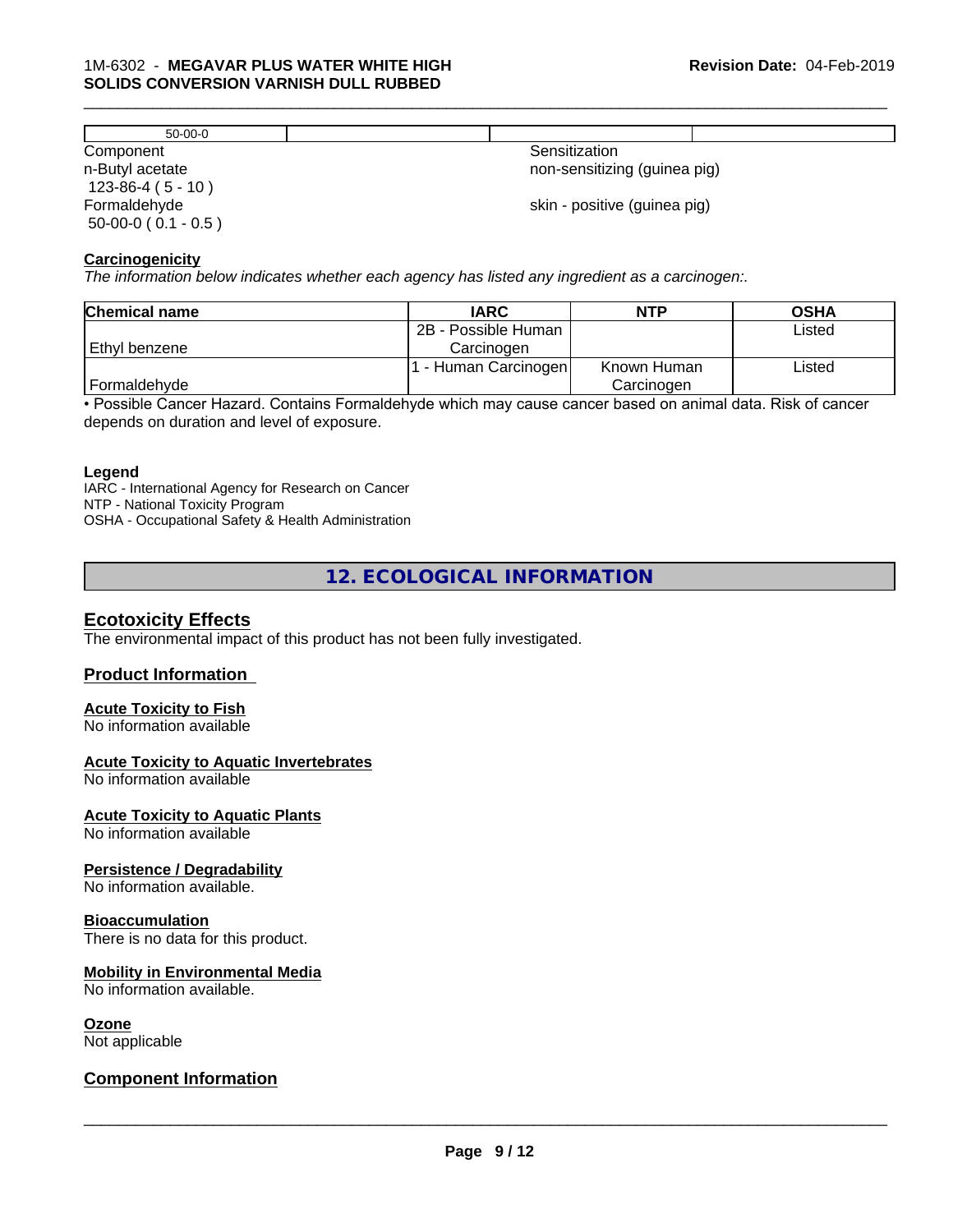### **Acute Toxicity to Fish**

n-Butyl acetate LC50: 18 mg/L (Fathead Minnow - 96 hr.) Xylene LC50: 13.5 mg/L (Rainbow Trout - 96 hr.) Ethyl benzene LC50: 12.1 mg/L (Fathead Minnow - 96 hr.)

#### **Acute Toxicity to Aquatic Invertebrates**

n-Butyl acetate EC50: 72.8 mg/L (Daphnia magna - 48 hr.) Ethyl benzene EC50: 1.8 mg/L (Daphnia magna - 48 hr.)

## **Acute Toxicity to Aquatic Plants**

n-Butyl acetate EC50: 674.7 mg/L (Green algae (Scenedesmus subspicatus), 72 hrs.) Ethyl benzene EC50: 4.6 mg/L (Green algae (Scenedesmus subspicatus), 72 hrs.)

# **13. DISPOSAL CONSIDERATIONS**

\_\_\_\_\_\_\_\_\_\_\_\_\_\_\_\_\_\_\_\_\_\_\_\_\_\_\_\_\_\_\_\_\_\_\_\_\_\_\_\_\_\_\_\_\_\_\_\_\_\_\_\_\_\_\_\_\_\_\_\_\_\_\_\_\_\_\_\_\_\_\_\_\_\_\_\_\_\_\_\_\_\_\_\_\_\_\_\_\_\_\_\_\_

| <b>Waste Disposal Method</b>   | Dispose of in accordance with federal, state, and local regulations. Local<br>requirements may vary, consult your sanitation department or state-designated<br>environmental protection agency for more disposal options. |
|--------------------------------|---------------------------------------------------------------------------------------------------------------------------------------------------------------------------------------------------------------------------|
| <b>Empty Container Warning</b> | Emptied containers may retain product residue. Follow label warnings even after<br>container is emptied. Residual vapors may explode on ignition.                                                                         |

## **14. TRANSPORT INFORMATION**

| DOT<br><b>Proper Shipping Name</b><br><b>Hazard class</b><br>UN-No.<br><b>Packing Group</b><br><b>Description</b> | <b>PAINT</b><br>3<br>UN1263<br>Ш<br>UN1263, PAINT, 3, II |
|-------------------------------------------------------------------------------------------------------------------|----------------------------------------------------------|
| <b>ICAO / IATA</b>                                                                                                | Contact the preparer for further information.            |
| <b>IMDG/IMO</b>                                                                                                   | Contact the preparer for further information.            |

## **15. REGULATORY INFORMATION**

**International Inventories**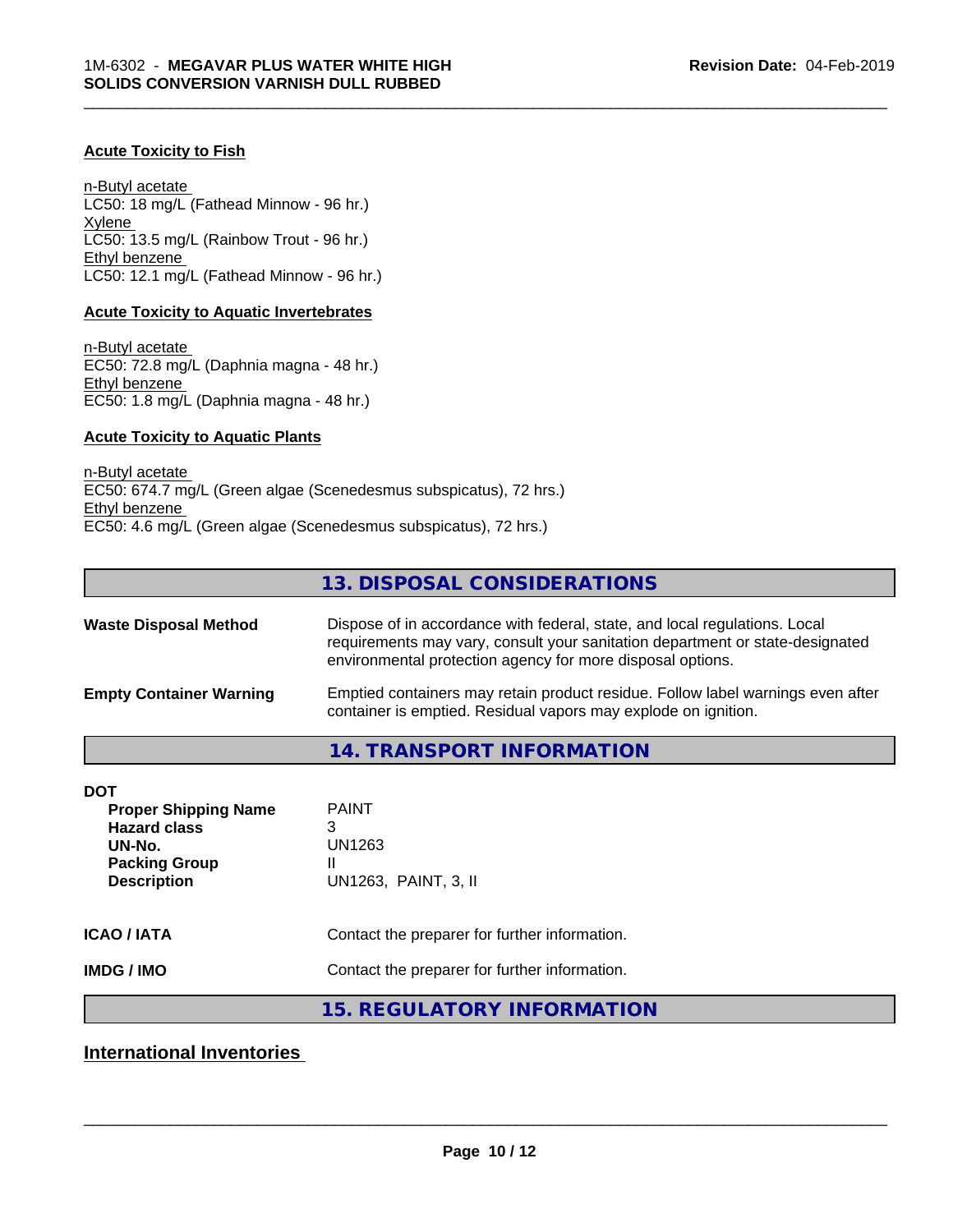| <b>TSCA: United States</b> | Yes - All components are listed or exempt. |
|----------------------------|--------------------------------------------|
| <b>DSL: Canada</b>         | Yes - All components are listed or exempt. |

## **Federal Regulations**

| SARA 311/312 hazardous categorization |     |  |
|---------------------------------------|-----|--|
| Acute health hazard                   | Yes |  |
| Chronic Health Hazard                 | Yes |  |
| Fire hazard                           | Yes |  |
| Sudden release of pressure hazard     | No  |  |
| <b>Reactive Hazard</b>                | No  |  |

#### **SARA 313**

Section 313 of Title III of the Superfund Amendments and Reauthorization Act of 1986 (SARA). This product contains a chemical or chemicals which are subject to the reporting requirements of the Act and Title 40 of the Code of Federal Regulations, Part 372:

| <b>Chemical name</b> | CAS No.   | Weight-%    | <b>CERCLA/SARA 313</b><br>(de minimis concentration) |
|----------------------|-----------|-------------|------------------------------------------------------|
| Xylene               | 1330-20-7 | 1 - 5       | 1.0                                                  |
| Toluene              | 108-88-3  | $1 - 5$     | 1.0                                                  |
| Isopropyl alcohol    | 67-63-0   | $1 - 5$     | 1.0                                                  |
| Ethyl benzene        | 100-41-4  | $1 - 5$     | 0.1                                                  |
| Formaldehyde         | $50-00-0$ | $0.1 - 0.5$ | 0.1                                                  |

\_\_\_\_\_\_\_\_\_\_\_\_\_\_\_\_\_\_\_\_\_\_\_\_\_\_\_\_\_\_\_\_\_\_\_\_\_\_\_\_\_\_\_\_\_\_\_\_\_\_\_\_\_\_\_\_\_\_\_\_\_\_\_\_\_\_\_\_\_\_\_\_\_\_\_\_\_\_\_\_\_\_\_\_\_\_\_\_\_\_\_\_\_

## **Clean Air Act,Section 112 Hazardous Air Pollutants (HAPs) (see 40 CFR 61)**

This product contains the following HAPs:

| <b>Chemical name</b> | CAS No.        | Weight-%    | <b>Hazardous Air Pollutant</b> |
|----------------------|----------------|-------------|--------------------------------|
|                      |                |             | (HAP)                          |
| Xylene               | 1330-20-7      | $1 - 5$     | Listed                         |
| Toluene              | 108-88-3       | 1 - 5       | Listed                         |
| Ethyl benzene        | $100 - 41 - 4$ | $1 - 5$     | Listed                         |
| Formaldehyde         | $50-00-0$      | $0.1 - 0.5$ | ∟isted                         |

## **US State Regulations**

#### **California Proposition 65**

**A WARNING:** Cancer and Reproductive Harm– www.P65warnings.ca.gov

#### **State Right-to-Know**

| <b>Chemical name</b> | <b>Massachusetts</b> | <b>New Jersey</b> | Pennsylvania |
|----------------------|----------------------|-------------------|--------------|
| Isobutyl alcohol     |                      |                   |              |
| Ethanol              |                      |                   |              |
| n-Butyl acetate      |                      |                   |              |
| Xylene               |                      |                   |              |
| Toluene              |                      |                   |              |
| Isopropyl alcohol    |                      |                   |              |
| Silica, amorphous    |                      |                   |              |